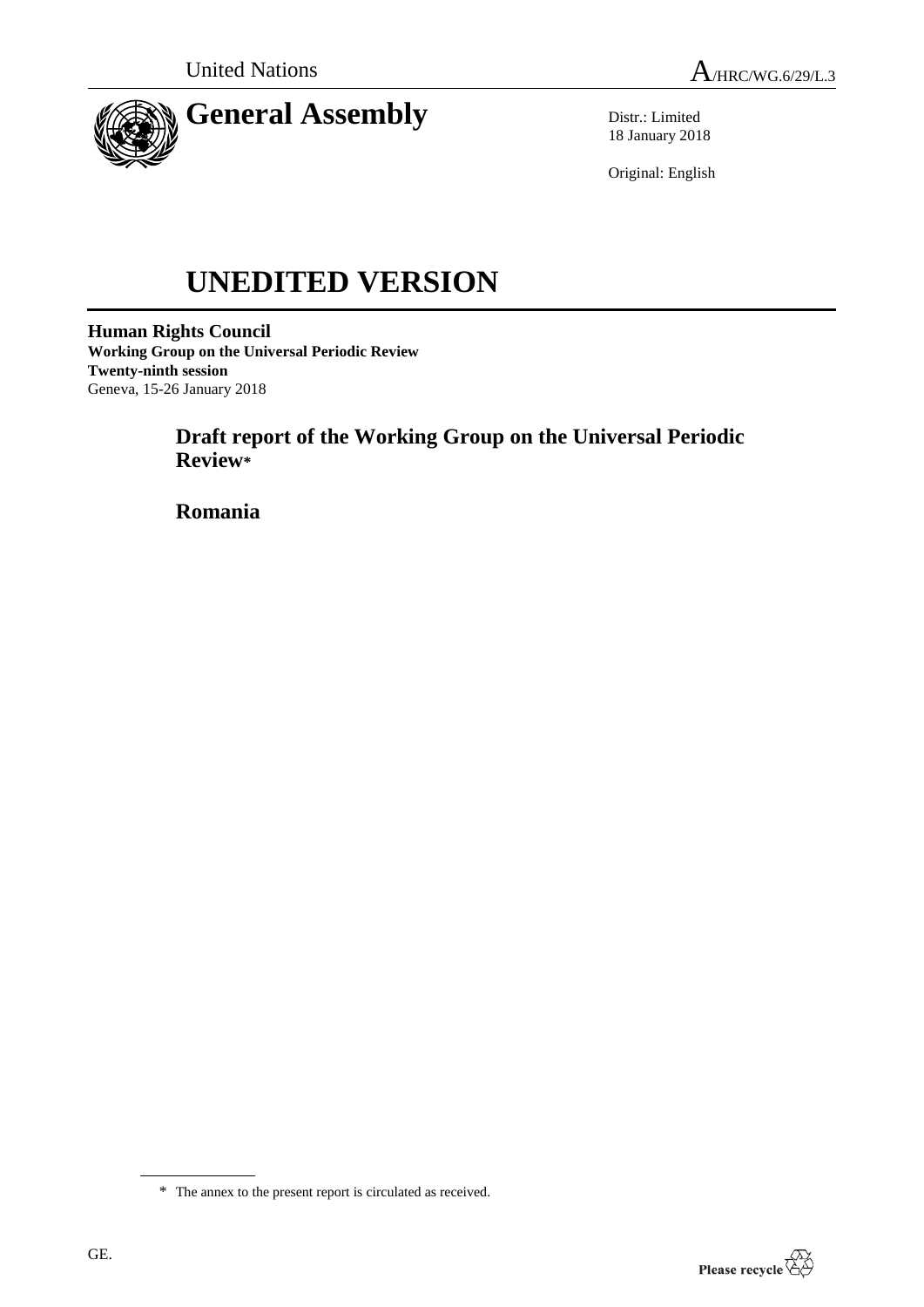### Contents

#### *Page*

|       |           | 3             |
|-------|-----------|---------------|
|       | A.        | $\mathcal{F}$ |
|       | <b>B.</b> | 3             |
| Π.    |           |               |
| Annex |           |               |
|       |           | 16            |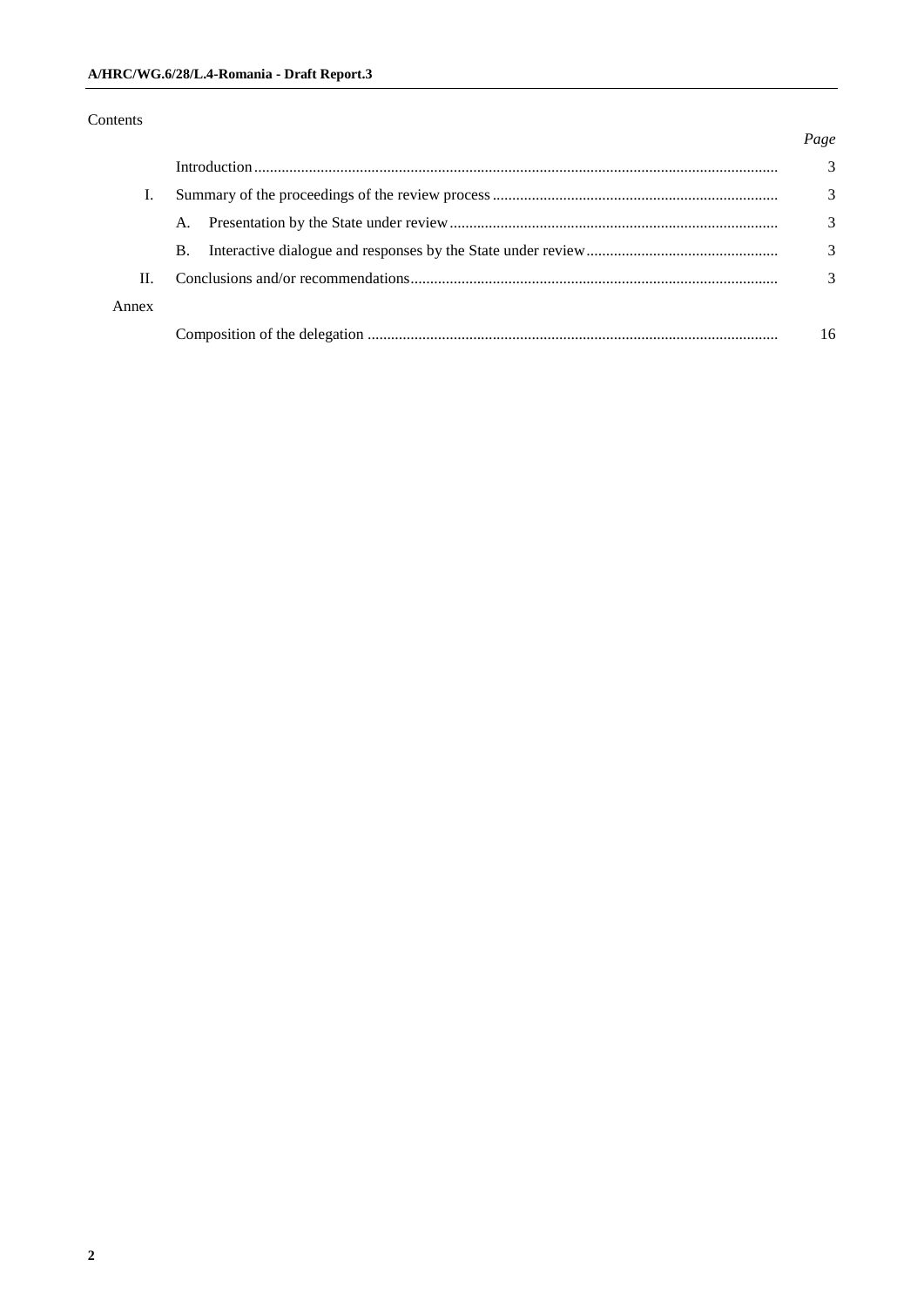# **Introduction**

1. The Working Group on the Universal Periodic Review, established in accordance with Human Rights Council resolution 5/1, held its twenty-ninth session from 15 to 26 January 2018. The review of Romania was held at the 3rd meeting, on 16 January 2018. The delegation of Romania was headed by the State Secretary, Ministry of Foreign Affairs, Mr. Alexandru Victor Micula. At its 10th meeting, held on 19 January 2018, the Working Group adopted the report on Romania.

2. On 10 January 2018, the Human Rights Council selected the following group of rapporteurs (troika) to facilitate the review of Romania: Iraq, Nigeria and Ukraine.

3. In accordance with paragraph 15 of the annex to Human Rights Council resolution 5/1 and paragraph 5 of the annex to Council resolution 16/21, the following documents were issued for the review of Romania:

A national report submitted/written presentation made in accordance with paragraph 15 (a) (A/HRC/WG.6/29/ROU/1);

(b) A compilation prepared by the Office of the United Nations High Commissioner for Human Rights (OHCHR) in accordance with paragraph 15 (b) (A/HRC/WG.6/29/ROU/2);

(c) A summary prepared by OHCHR in accordance with paragraph 15 (c) (A/HRC/WG.6/29/ROU/3).

4. A list of questions prepared in advance by Belgium, Brazil, Czechia, Germany, Liechtenstein, Portugal, Slovenia, Spain, Sweden, United Kingdom of Great Britain and Northern Ireland and United States of America was transmitted to Romania through the troika. These questions are available on the extranet of the universal periodic review.

# **I. Summary of the proceedings of the review process**

**[**To be completed by 2 February 2018]

#### **A. Presentation by the State under review**

#### **B. Interactive dialogue and responses by the State under review**

5. During the interactive dialogue, 78 delegations made statements. Recommendations made during the dialogue are to be found in section II of the present report.

## **II. Conclusions and/or recommendations\*\***

**6. The following recommendations will be examined by Romania, which will provide responses in due time, but no later than the thirty-eighth session of the Human Rights Council:**

6.1. **Ratify the International Convention for the Protection of All Persons from Enforced Disappearance (Montenegro) (Panama);**

6.2. **Ratify the International Convention for the Protection of All Persons from Enforced Disappearance (Honduras);**

6.3. **Continue its efforts aimed at ratifying the International Convention for the Protection of All Persons from Enforced Disappearance (Argentina);**

<sup>\*\*</sup> The conclusions and recommendations have not been edited.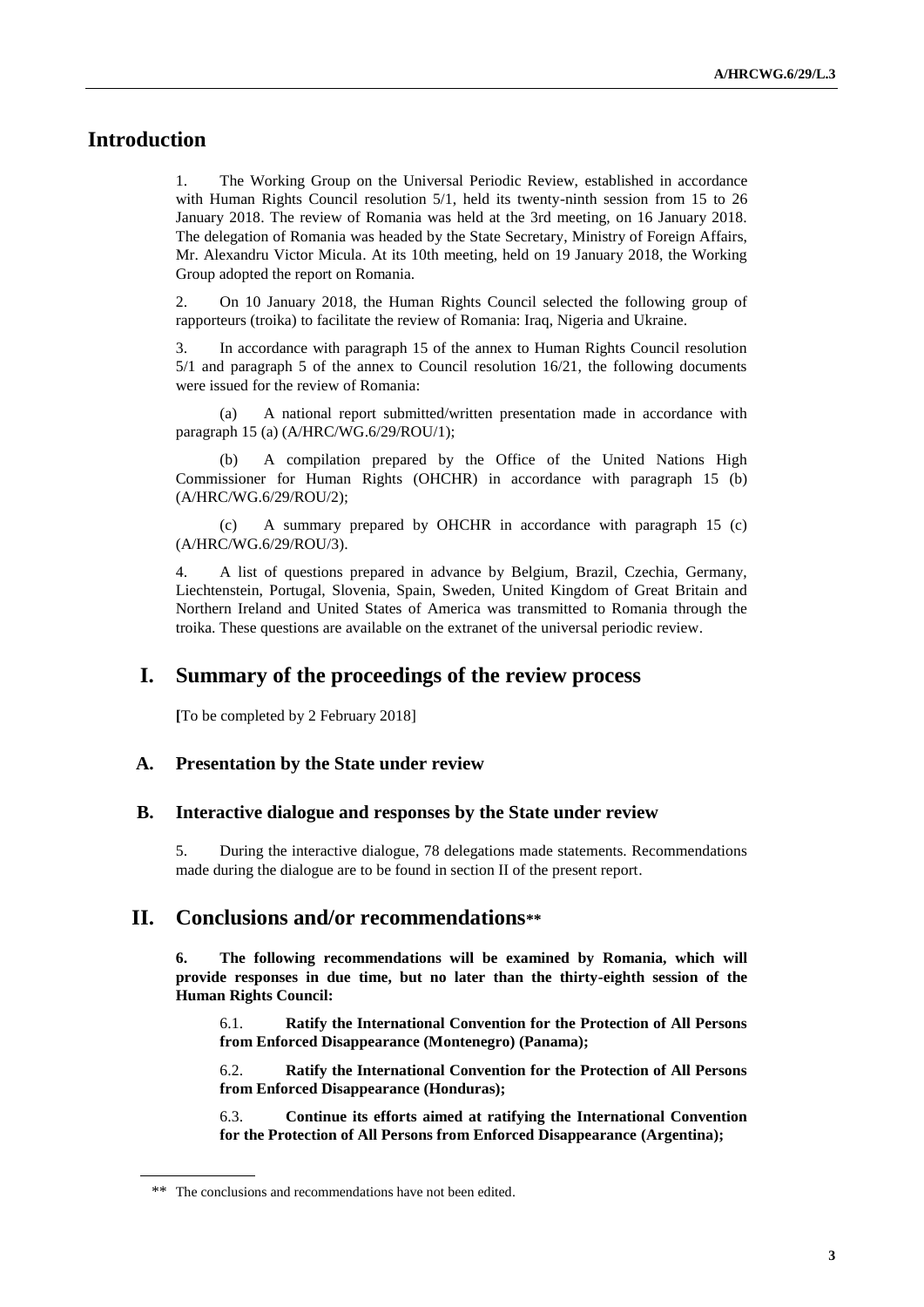6.4. **Ratify, as soon as possible, the International Convention for the Protection of All Persons from Enforced Disappearance (Japan);**

6.5. **Ratify the ILO Convention 189 on Domestic Workers (Panama);**

6.6. **Consider ratifying ILO Convention 189 (The Philippines);**

6.7. **Consider ratifying the International Convention on the Protection of the Rights of All Migrant Workers and Members of Their Families (Morocco) (The Philippines);**

6.8. **Consider ratifying the International Convention on the Protection of the Rights of All Migrant Workers and Members of Their Families (Egypt);**

6.9. **Ratify the International Convention on the Protection of the Rights of All Migrant Workers and Members of Their Families (Timor-Leste) (Chile);**

6.10. **Ratify the International Convention on the Protection of the Rights of All Migrant Workers and Members of Their Families (Honduras);**

6.11. **Ratify, amongst others, the Optional Protocol to the Convention on the Rights of Persons with Disabilities (Mozambique);**

6.12. **Ratify the Optional Protocol to the Convention on the Rights of Persons with Disabilities (Cyprus);**

6.13. **Ratify the Optional Protocol to the Convention on the Rights of Persons with Disabilities (Honduras);**

6.14. **Sign the Optional Protocol to the Convention on the Rights of Persons with Disabilities (Spain);**

6.15. **Ratify the Convention on the Rights of Persons with Disabilities (Chile);**

6.16. **Ratify the Optional Protocol to the International Covenant on Economic, Social and Cultural Rights (Portugal);**

6.17. **Sign the Optional Protocol to the International Covenant on Economic, Social and Cultural Rights (Spain);**

6.18. **Ratify the Optional Protocol to the Convention on the Rights of the Child on a communications procedure (Andorra) (Czechia) (Slovakia);**

6.19. **Sign the Optional Protocol to the Convention on the Rights of the Child on a communications procedure (Spain);**

6.20. **Consider ratifying the Optional Protocol to the Convention on the Rights of Persons with Disabilities and the Optional Protocol to the Convention on the Rights of the Child on a communications procedure (Albania);**

6.21. **Accede to the International Convention for the Protection of All Persons from Enforced Disappearance and to the Optional Protocols to which it is committed to, notably the Optional Protocol to the Convention on the Rights of Persons with Disabilities and the Optional Protocol to the International Covenant on Economic, Social and Cultural Rights (Sierra Leone);**

6.22. **Ratify the Kampala Amendments to the Rome Statute of the International Criminal Court on the crime of aggression (Andorra);**

6.23. **Consider recognizing the competence of the Committee against Torture to receive individual communications as per article 22 of the Convention against Torture and Other Cruel, Inhuman or Degrading Treatment or Punishment (Morocco);**

6.24. **Adopt an open, merit-based process when selecting national candidates for United Nations treaty body elections (United Kingdom of Great Britain and Northern Ireland);**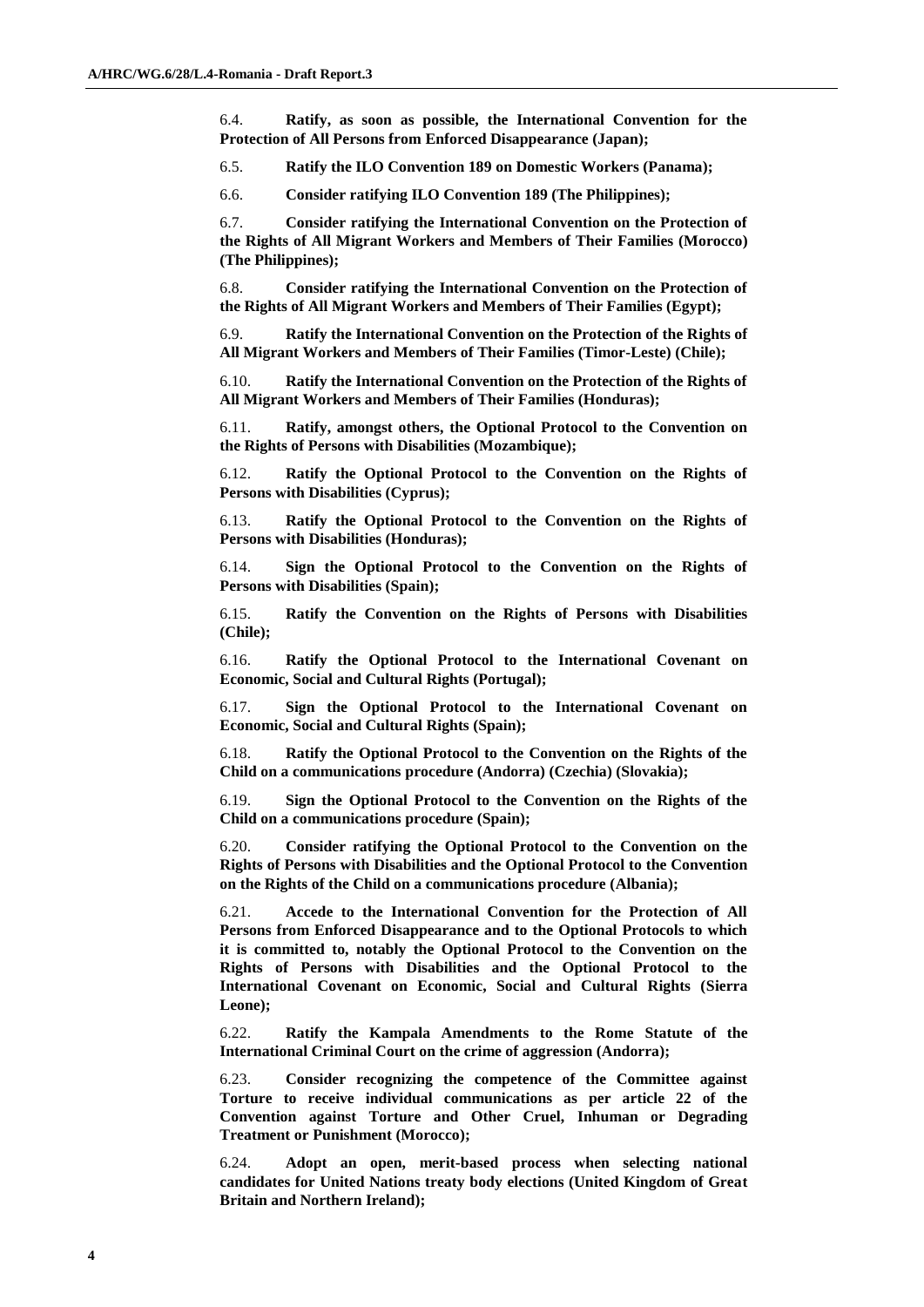6.25. **Ensure compliance of the Human Rights Institution with the Paris Principles (Qatar);**

6.26. **Ensure the Romanian Institute for Human Rights to be in full compliance with the Paris Principles (Republic of Korea);**

6.27. **Ensure that its Institute for Human Rights is in full compliance with the Paris Principles (Timor-Leste);**

6.28. **Finalize the process of accreditation of national human rights institutions with the status responding to the Paris Principles (Ukraine);**

6.29. **Ensure proper functioning of the newly established Children's Ombudsman in accordance with the Paris Principles (Republic of Moldova);**

6.30. **Pursue all necessary steps with the aim of establishing an ombudsperson for children's rights (Cyprus);**

6.31. **Implement the law on the creation of an independent and autonomous Children's Ombudsperson under existing Ombudsperson institution with clear objectives and power to protect and to monitor children's rights and to ensure also protection of youth rights (Slovenia);**

6.32. **Strengthen the resources of the independent institution on the protection of the rights of children and youth to enable it to function efficiently (Senegal);**

6.33. **Step up efforts for the creation of an independent institution for the protection of the rights of children and youth (Greece);**

6.34. **Consider the establishment or strengthening of the existing national mechanism for coordination, implementation, reporting and follow-up, in line with the elements arising from good practices identified in the OHCHR Study/Guide of 2016 concerning NMRF's (Portugal);**

6.35. **Carry out a comprehensive review of its national system for Human Rights in order to correct existing duplication between the different component bodies, rationalize resources and render it more effective (Honduras);**

6.36. **Ensure that the modifications to the Justice Laws and Criminal Codes do not impede on the human rights of its citizens and take into full consideration the relevant opinion of the Venice Commission (Netherlands);**

6.37. **Comply with the European Union Commission Cooperation and Verification Mechanism's recommendations and make sure those reforms are irreversible and sustainable, in order to allow for the Cooperation and Verification Mechanism to be concluded (Sweden);**

6.38. **Continue to ensure the rule of law, by following the recommendations of the European Union's Cooperation and Verification Mechanism, and by seizing the Venice Commission of the Council of Europe without delay to carry out an evaluation of the reform of the judiciary, of draft legislation regarding the Criminal Code and the Criminal Procedure Code, as well as the draft law on the conditions for the functioning of civil society organizations**<sup>1</sup> **(France);**

6.39. **Implement its strategies on equality, inclusion and diversity, as well as the corresponding operational plans, which will allow to continue to make progress in the fight against discrimination (Cuba);**

 $1$  The recommendation as read during the interactive dialogue: Ensure the rule of law, by following the recommendations of the European Union's Cooperation and Verification Mechanism, and by seizing the Venice Commission of the Council of Europe without delay to carry out an evaluation of the reform of the judiciary, of draft legislation regarding the Criminal Code and the Criminal Procedure Code, as well as the draft law on the conditions for the functioning of civil society organizations.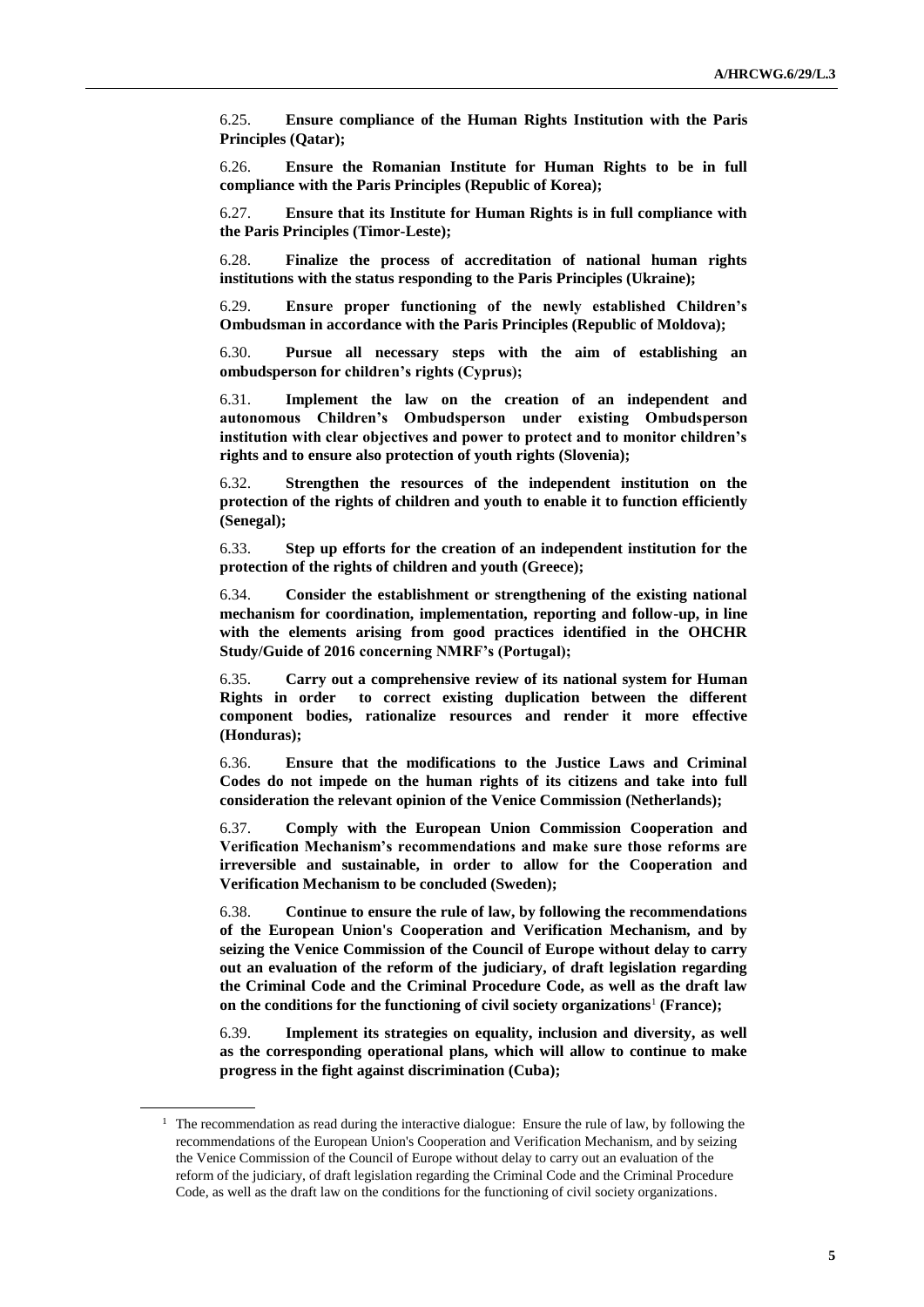6.40. **Adopt as quickly as possible the Multi-Annual Strategy on Preventing and Combatting Discrimination (Germany);**

6.41. **Expedite the approval of the Strategy of Equality, Inclusion, Diversity for period of 2016-2020 and its Operational Plan aiming at combatting discrimination and hate crimes (Indonesia);**

6.42. **Review its national antidiscrimination legislation and polices so as to incorporate all non-discrimination criteria, including gender identity and sexual orientation (Honduras);**

6.43. **Continue efforts to ensure gender equality and promote women's rights (Tunisia);**

6.44. **Harmonise gender equality for guaranteeing their equal rights (Turkmenistan);**

6.45. **Adopt legal mechanism to promote gender equality and social inclusion for all (Angola);**

6.46. **Continue efforts to combat all forms of discrimination and stigmatization, and hate speech (Tunisia);**

6.47. **Eradicate social exclusion and statements of public figures (political or religious), which hamper sexual health and reproductive rights of women (Uruguay);**

6.48. **Ensure that the National Council for Combating Discrimination increase its efforts to fight discrimination against people belonging to minority and other vulnerable groups (Israel);**

6.49. **Continue to conduct awareness raising campaigns at the national level aimed at reducing prejudice, hate speech and discrimination against minorities and vulnerable groups**<sup>2</sup> **(Mexico);**

6.50. **Adopt a law, punishing discriminatory and racist statements made in public or in media against representatives of national minorities (Russian Federation);**

6.51. **Adopt and implement a strategy to combat discrimination against members of minority groups, including religious groups (United States of America);**

6.52. **Take urgent measures to investigate and sanction acts of hatred such as discrimination against migrants, minorities and LGBTI persons, in particular those acts made by public officials (Argentina);**

6.53. **Combat racial stereotypes and incitement to hatred by intensifying efforts aimed at promoting tolerance, notably with regards to persons belonging to the Roma minority (France);**

6.54. **Continue to combat discrimination and uphold the rights of those marginalized in its society, especially the Roma population (Philippines);**

6.55. **Adopt specific legislative and policy measures, with a gender focus, to combat discrimination in law and practice against the Roma, and which include positive measures to guarantee inclusion in the areas of health, education, housing, and employment, particularly in the rural areas (Honduras);**

6.56. **Continue efforts in fighting prejudices and negative stereotypes that discriminate and exclude Roma, and in that framework, end illegal forced evictions of the Roma (Peru);**

<sup>&</sup>lt;sup>2</sup> The recommendation as read during the interactive dialogue: Conduct awareness raising campaigns at the national level aimed at reducing prejudice, hate speech and discrimination against minorities and vulnerable groups.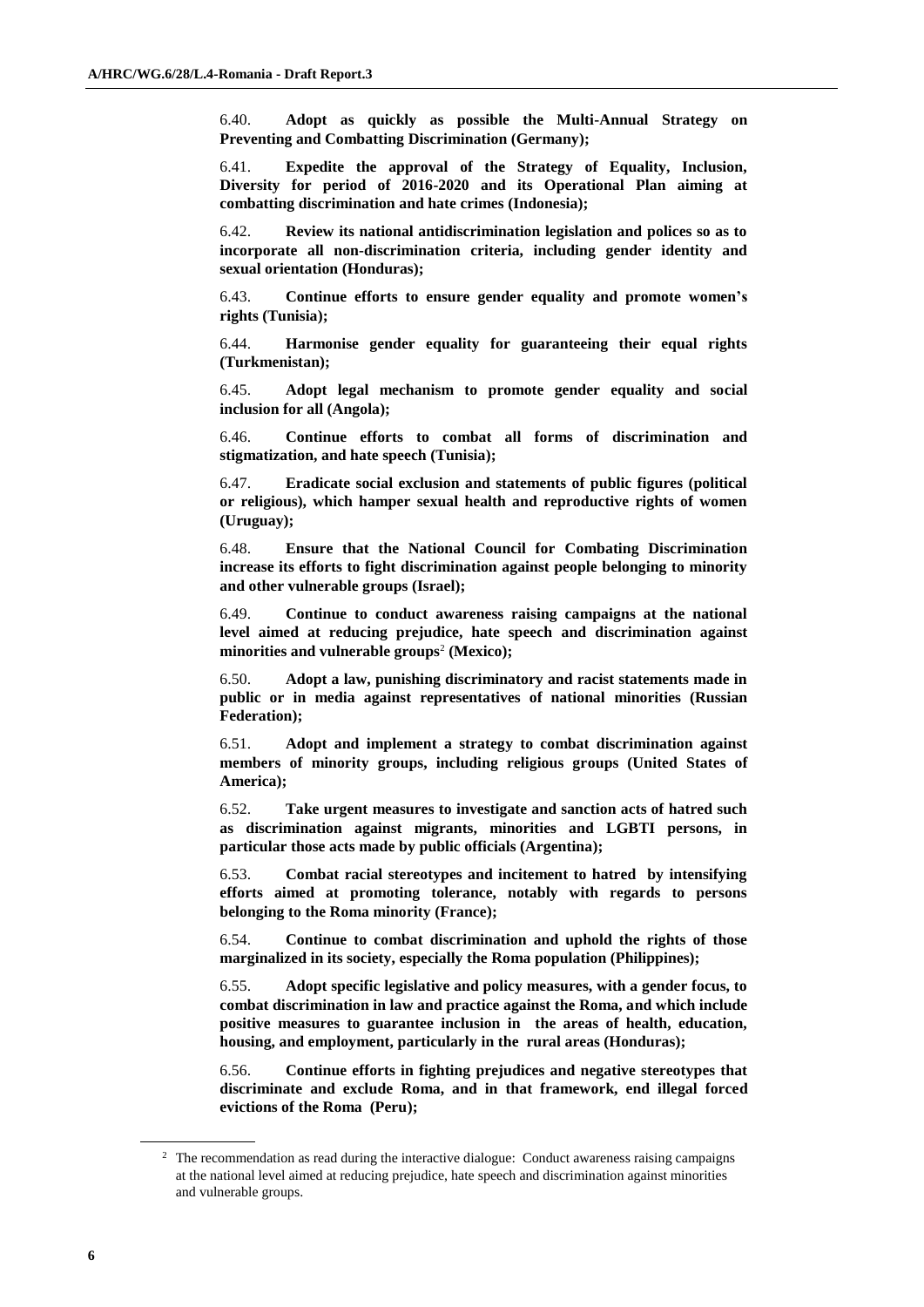6.57. **Address the root causes of discrimination and social exclusion faced by Roma, especially prejudices and negative stereotypes (Panama);**

6.58. **Strengthen efforts to eliminate discrimination against Roma and to ensure in particular their access to education, social housing, healthcare and employment without discrimination (Austria);**

6.59. **Continue to address negative prejudices and stereotypes, which are among the main causes of systemic discrimination and social exclusion experienced by Roma (State of Palestine);**

6.60. **Continue working to eradicate all forms of stigmatisation or discrimination based on sexual orientation or gender identity (Chile);**

6.61. **Intensify efforts to combat all forms of discrimination, especially against persons with disabilities and LGBTI persons, also by promoting a culture of equality and by removing obstacles to the enjoyment of their rights (Italy);**

6.62. **Continue efforts to combat discrimination and protect vulnerable groups, particularly LGBTI people, and take steps to fully implement, monitor and evaluate the national strategy on equality and non-discrimination (Australia);**

6.63. **Invest in more training and awareness raising initiatives for police officers, judges and prosecutors to guarantee effective investigations of crimes against the LGBTI community (Spain);**

6.64. **Develop and implement programmes to counter discrimination against LGBTI persons, including public awareness campaigns and specialized training for law enforcement officials (Canada);**

6.65. **Increase the organization of awareness raising campaigns to enhance the understanding of the general population of the rights of LGBTI persons, with particular attention to raising awareness among students (Belgium);**

6.66. **Take active measures to prevent discrimination against the LGBTI community for example by including gender identity in the list of criteria of non-discrimination and making provision in law for same-sex civil partnership and marriage (Ireland);**

6.67. **Introduce a civil legal partnership between same-sex couples, and refrain from a referendum on constitutional changes prohibiting same-sex couples to marry that would likely increase negative sentiments against LGBTI people (Sweden);**

6.68. **Ensure that acts of discrimination and violence against LGBT persons and persons belonging to other vulnerable groups are properly investigated and perpetrators held accountable (Austria);**

6.69. **Promote more tolerance towards persons belonging to the LGBTI community (Greece);**

6.70. **Launch an awareness-raising programme for the public against negative prejudices and discrimination against persons based on their sexual orientation or gender identity and against persons with HIV/AIDS (Czechia);**

6.71. **Adopt a law or a code of conduct, prohibiting and criminalizing incitement to hatred, which would apply to political figures and Parliamentarians making racist, homophobic and xenophobic speeches or of any other intolerant nature (Uruguay);**

6.72. **Take measures to prevent hate crimes, in particular driven by the racial and discriminatory motives (Republic of Korea);**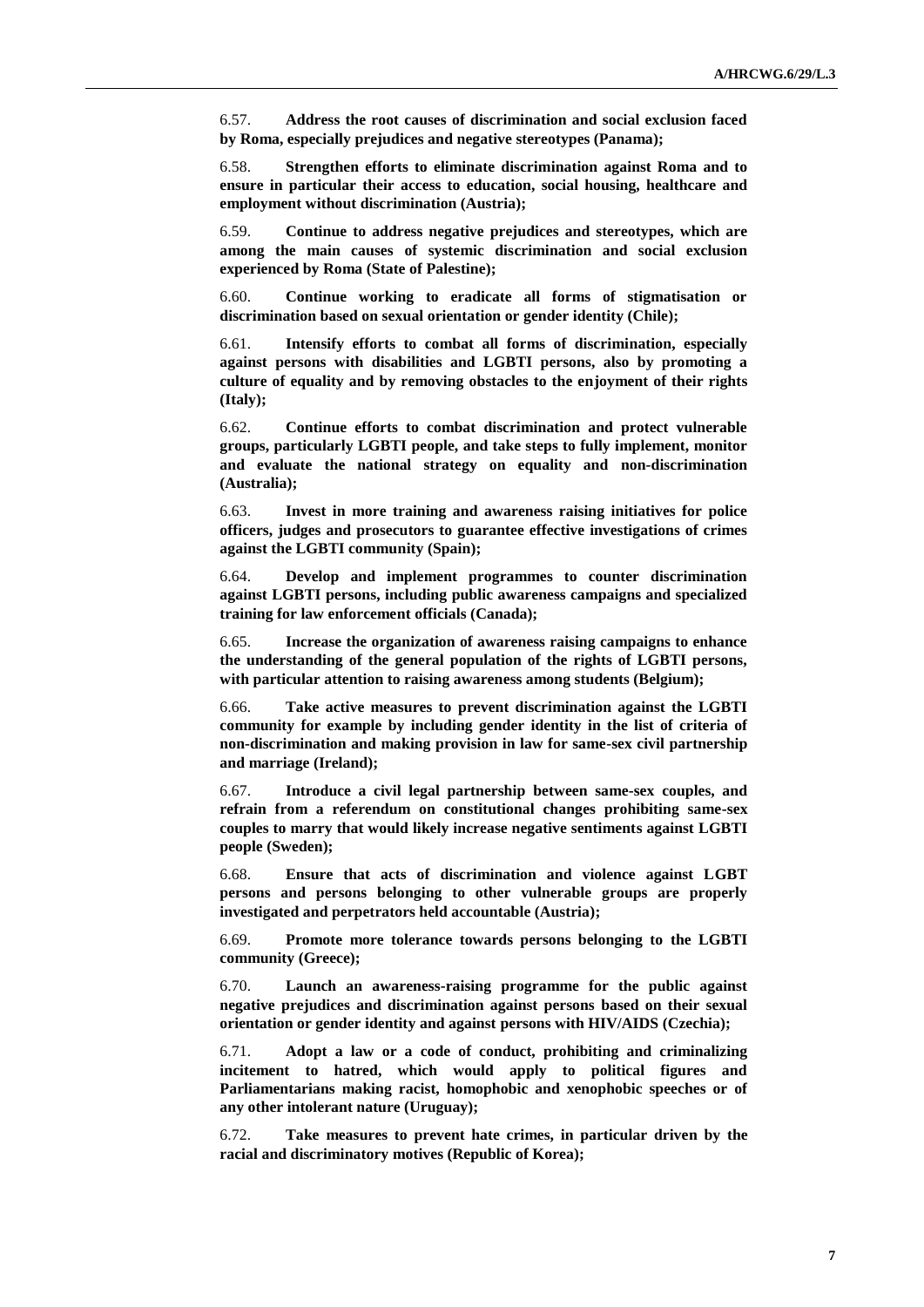6.73. **Take measures to effectively combat hate speech and hate crimes, notably by ensuring that all their forms are specifically addressed and punished by law, as recommended by the treaty bodies (Belgium);**

6.74. **Ensure that the law prohibiting incitement to hatred is applied to all politicians who use racist rhetoric (Côte d'Ivoire);**

6.75. **Take steps to address all reported cases of racist hate crimes committed against the Roma minority, including anti-Roma hate speech rhetoric and negative stereotypes (Ghana);**

6.76. **Collect and publish data on hate crimes that include motivation, for example whether the crime is motivated by a bias against the victim's race, religion, sexual orientation or gender identity, or disability status (United States of America);**

6.77. **Systematically collect and publish disaggregated statistical data concerning hate crimes, which should include information on the motives of the perpetrators (Germany);**

6.78. **Continue to prevent and combat discrimination in education and health care (Serbia);**

6.79. **Provide funding and human resources in rural areas to reduce and eliminate disparities, with particular focus on access to education, access to birth registration and abolishment of classroom segregation (Norway);**

6.80. **Strengthen measures to reduce inequalities between urban and rural areas, especially on access to basic services (Angola);**

6.81. **Improve access of the rural population to education and health care (France);**

6.82. **Continue its anti-corruption efforts by fully implementing its National Anti-Corruption Strategy, and entrenching judicial independence (Australia);**

6.83. **Support and intensify efforts to combat corruption by implementing the Anti-Corruption Strategy and safeguarding the work of the National Anti-Corruption Directorate and the High Court of Cassation and Justice (Canada);**

6.84. **Take measures to combat corruption in the health sector (Republic of Korea);**

6.85. **Continue to fight corruption in the heath sector, by both taking criminal action as well as measures to increase awareness of the negative effects of these informal payments within the medical profession (France);**

6.86. **Continue its efforts on further improving efficiency, accountability and transparency in the public service of the country (Azerbaijan);**

6.87. **Intensify the oversight over Romanian companies operating abroad, with regard to any negative impact of their activities on the enjoyment of human rights, particularly in conflict areas, which includes situations of foreign occupation, where there are heightened risks of human rights abuses (State of Palestine);**

6.88. **Continue to strengthen measures to implement legislation against domestic violence (Maldives);**

6.89. **Design and implement a national plan to combat gender-based violence as well as provide greater resources to assist victims (Spain);**

6.90. **Create integrated support services for survivors of sexual violence, also in cases in which the aggressor is not a family member, and amend the Law 217/2003 on preventing and combating domestic violence in order to expand its scope to all forms of gender-based violence (Portugal);**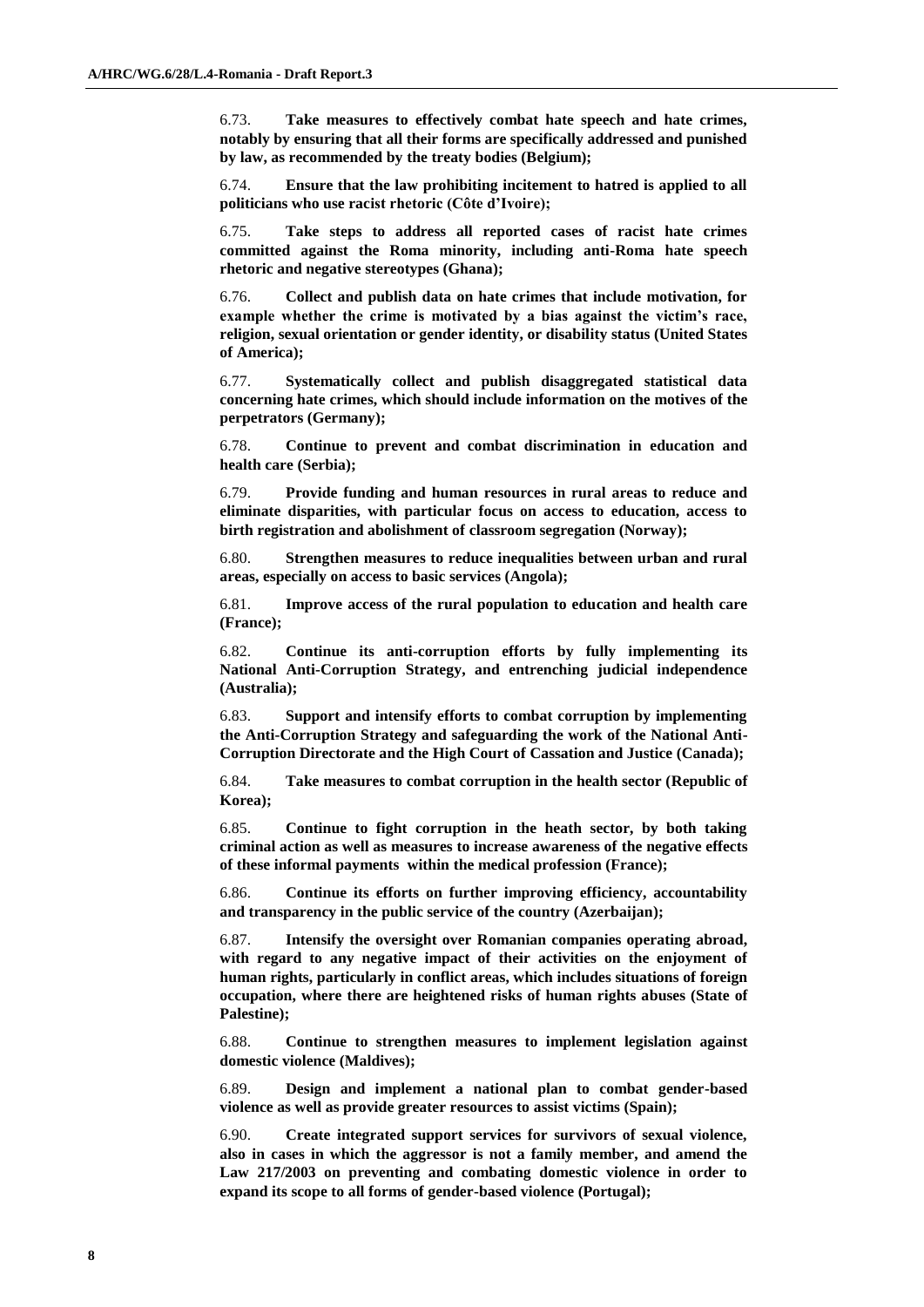6.91. **Develop and adopt a national strategy to combat gender-based violence, amend the law on domestic violence to extend it to cover all forms of gender-based violence and ensure that the revised law is fully implemented (Chad);**

6.92. **Continue with efforts to ensure broader access of victims of genderbased and domestic violence to justice and regulate clearly their protections (Croatia);**

6.93. **Monitor the implementation of the amended law on combating domestic violence and use the results to further improve the prosecution of domestic violence and ensure that all perpetrators are adequately punished (Czechia);**

6.94. **Strengthen programmes to fight domestic violence (Iraq);**

6.95. **Reject legislation weakening the rule of law and endangering the fight against corruption (United States of America);**

6.96. **Continue judicial reforms and fight corruption in line with international standards (Norway);**

6.97. **Finalize the reform of the judiciary (Senegal);**

6.98. **Preserve and reinforce the independence of the judiciary to ensure the sustainability of governance reforms through the implementation of the Cooperation and Verification Mechanism recommendations set forth by the European Commission(Canada);**

6.99. **Take measures to reform the judicial branch, to enhance the effectiveness of the work of the Prosecutor's Office and the level of the professional capacity of its staff (Russian Federation);**

6.100. **Develop a national strategy to facilitate access to justice for vulnerable groups, including by providing training on human rights to the staff of the judiciary (Mexico);**

6.101. **Adopt legislative measures to include proportional punishment for illegal and cruel treatment of detainees and prisoners (Russian Federation);**

6.102. **Take measures to identify and prevent the activities of criminal groups, using children in illegal businesses, including prostitution and pornography (Russian Federation);**

6.103. **Remove any existing restriction to the practice of** *pro bono* **legal advice, counselling or service provided by lawyers to those in need of legal aid that are unable to afford legal representation (Portugal);**

6.104. **Ensure that all persons deprived of their liberty by the police have the right to defense and to hold discussions with a lawyer, as provided for in Romanian law (Islamic Republic of Iran);**

6.105. **Ensure all allegations of ill-treatment committed by law-enforcement officers are promptly and effectively investigated (Austria);**

6.106. **Direct further focus on safeguarding freedom of expression and media freedom (Estonia);**

6.107. **Intensify efforts to combat modern slavery by protecting the rights of victims, including their right to anonymity, and provide assistance to victims, including, where appropriate, shelter, counselling and a 24/7 hotline (United Kingdom of Great Britain and Northern Ireland);**

6.108. **Take further measures to combat human trafficking and to ensure that perpetrators are brought to justice (Armenia);**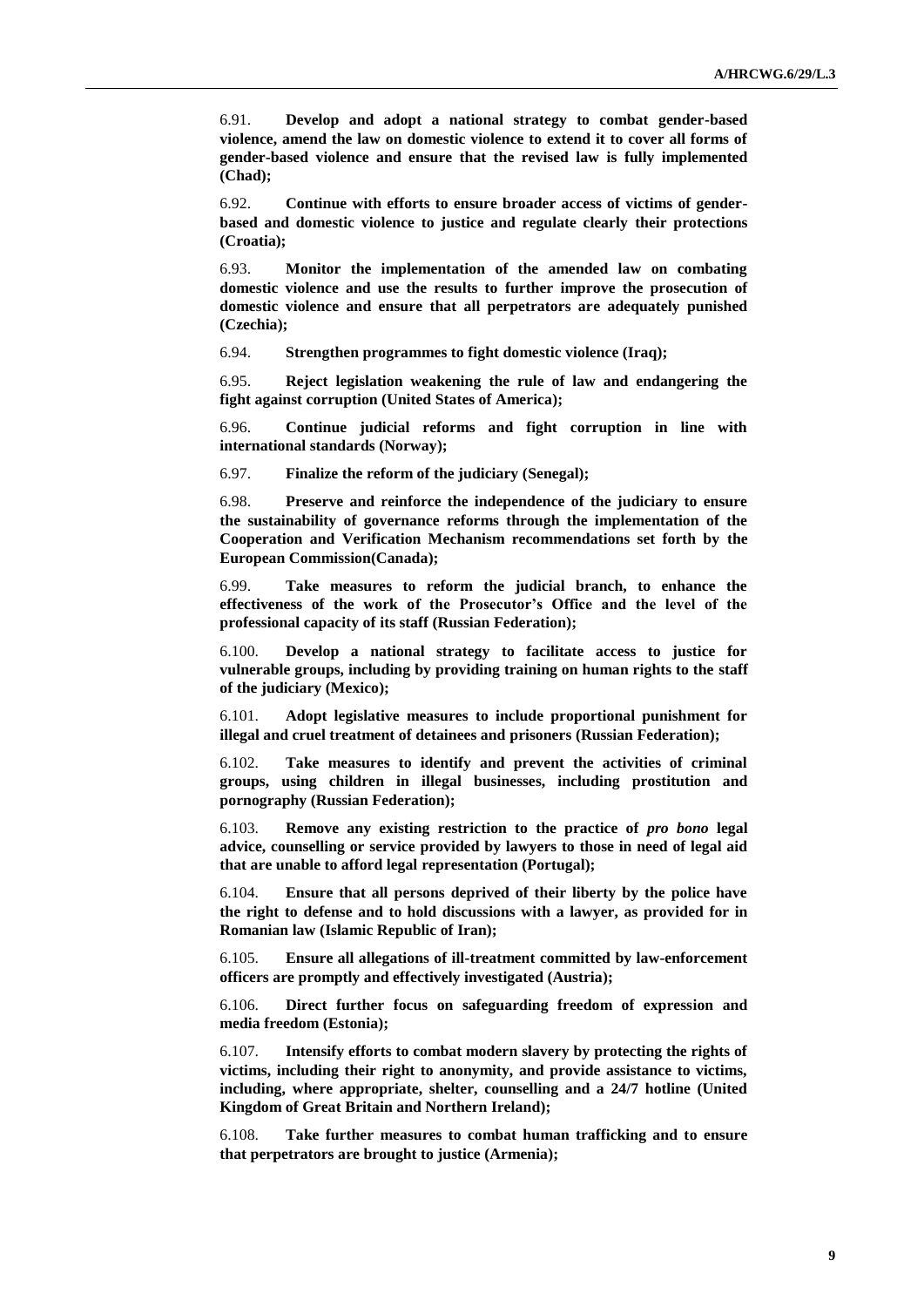6.109. **Further intensify its efforts to prevent human trafficking, by investigating cases proactively, bringing offenders to successful prosecution, and imposing proportionate sanctions (Ireland);**

6.110. **Continue the national efforts aimed at combating trafficking in persons and exploitation of children (Egypt);**

6.111. **Pursue efforts aimed at preventing, suppressing and combating human trafficking to ensure that the objectives of the National Strategy against Trafficking in Persons are achieved (Ghana);**

6.112. **Continue the fight against trafficking in human beings and engagement in the regional and international cooperation in this respect (Bulgaria);**

6.113. **Continue to effectively combat human trafficking through legislative and administrative measures (China);**

6.114. **Strengthen its national strategy against trafficking in persons, and include preventive measures aimed at addressing the vulnerable situation of women (Honduras);**

6.115. **Intensify the efforts aimed at preventing trafficking for the purposes of labour exploitation and trafficking of children (Iraq);**

6.116. **Intensify its efforts to prevent trafficking for the purpose of labour exploitation and trafficking in children, and improve the timely identification of the victims of human trafficking (Islamic Republic of Iran);**

6.117. **Strengthen efforts to fight against human trafficking and economic and social exploitation and enhance assistance to victims (Italy);**

6.118. **Steadily implement the relevant domestic laws and its national strategy aimed at eradicating human trafficking (Japan);**

6.119. **Step up efforts to prevent and combat human trafficking, especially for the purpose of sexual and labour exploitation and forced begging through timely detection and assistance to victims (Panama);**

6.120. **Continue the ongoing efforts to combat trafficking in human beings, especially trafficking of children and protect them from sexual exploitation (Tunisia);**

6.121. **Continue its efforts to prevent, suppress and combat human trafficking (Timor-Leste);**

6.122. **Continue the efforts to enable tangible progress in combating trafficking in persons (Turkmenistan);**

6.123. **Take consolidated measures in order to ensure effective rehabilitation services for the victims of trafficking, exploitation and violence against women (Republic of Moldova);**

6.124. **Continue strengthening the national measures aimed at providing protection to the family as the natural and basic unit for the society (Egypt);**

6.125. **Introduce a dedicated legal framework or amend the existing labour legislation in order to promote the regulation of paid and quality internships (Portugal);**

6.126. **Continue to promote economic and social development, promote employment and further raise people's living standards (China);**

6.127. **Continue efforts so that workers in the agricultural sector fully enjoy their economic, social and cultural rights (Peru);**

6.128. **Continue consolidating its social policies and human rights, especially in the field of economic, social and cultural rights, in order to increase the**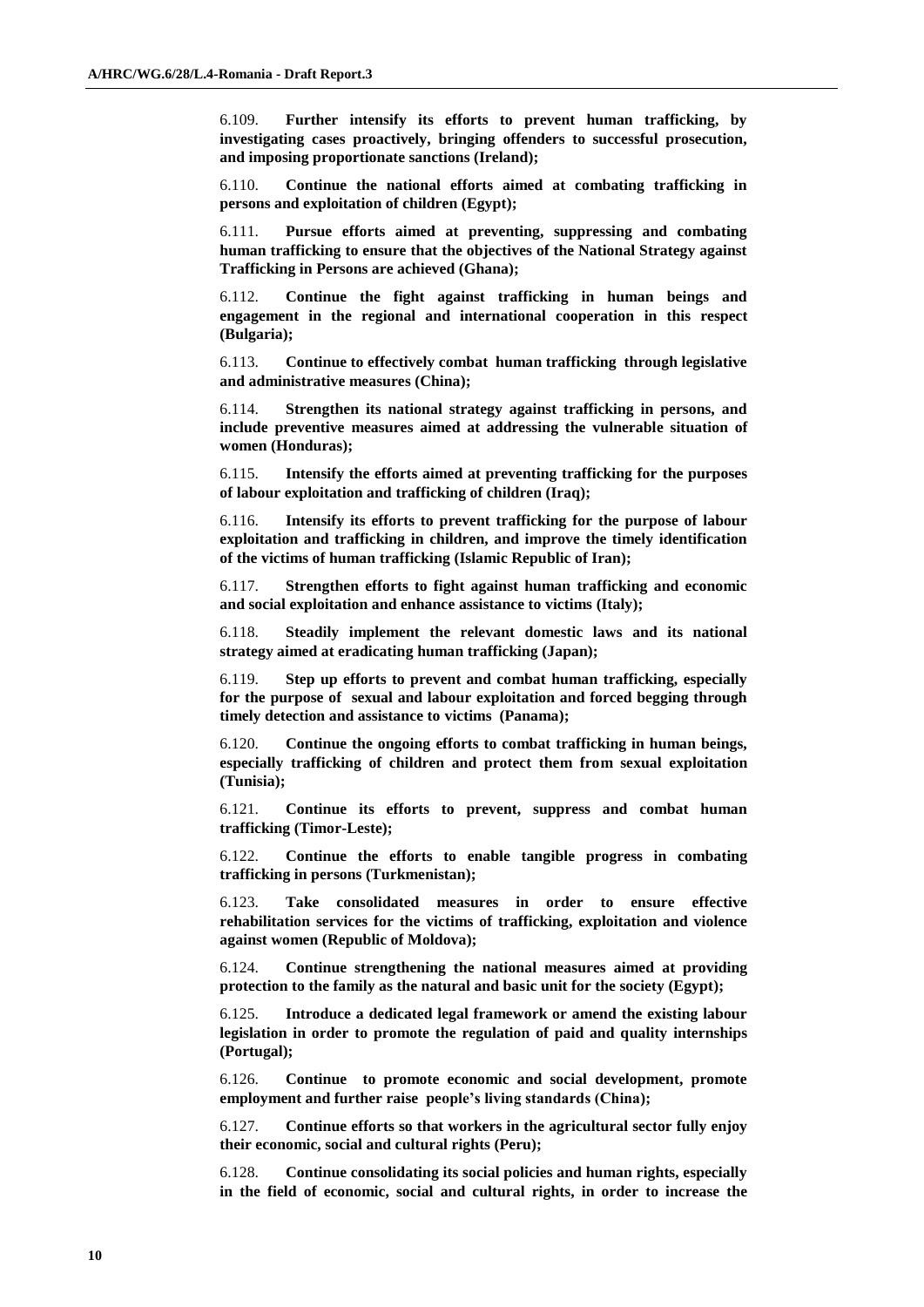**standard of living of its people, in particular of the most vulnerable sectors of the population (Bolivarian Republic of Venezuela);**

6.129. **Strengthen policies to guarantee the human right to water in rural areas (Plurinational State of Bolivia);**

6.130. **Focus more on the improvement of health service quality with special attention to child and maternal mortality (Mongolia);**

6.131. **Introduce further measures to sustain and reinforce progress made in the access to the healthcare system, especially for disadvantaged people (Viet Nam);**

6.132. **Strengthen healthcare services to improve the life expectancy of newborns and reduce infant and maternal mortality rates (Peru);**

6.133. **Introduce a national HIV prevention strategy and work with civil society for its implementation (Australia);**

6.134. **Consider the adoption of a national strategy on HIV/AIDS (Israel);**

6.135. **Accelerate the adoption and budgeting of the National HIV/AIDS Strategy 2018-2020 and the National Strategy on Sexual and Reproductive Health and Rights (Germany);**

6.136. **Increase the budget for the National Tuberculosis Program and change the legislation necessary to treat all tuberculosis patients (Estonia);**

6.137. **Devote more resources to the education system in order to ensure full and equal access to quality education for all (Viet Nam);**

6.138. **Take all necessary measures to ensure accessible, inclusive high quality education to all children without discrimination of any kind, including to minorities such as Roma and those in vulnerable position (Finland);**

6.139. **Take further measures to ensure access of all children to education (Iraq);**

6.140. **Increase budget allocation for improving education system and addressing the early school leaving phenomenon (Indonesia);**

6.141. **Continue supporting training of teachers in the area of human rights education, in particular the rights of the child (Qatar);**

6.142. **Continue developing effective measures for the promotion of human rights education and awareness-raising (Armenia);**

6.143. **Implement and ensure equal access to mandatory gender equality and age-appropriate comprehensive sexuality education within the formal education system (Australia);**

6.144. **Introduce education for sexual and reproductive health in the core curriculum for secondary education, including by setting out a concrete timeline of implementation of such a measure (Slovenia);**

6.145. **Take steps to introduce comprehensive and evidence based sexuality education in the core curriculum for secondary education, as well as to ensure sufficient teacher training on sexuality education (Finland);**

6.146. **Further accelerate its efforts to promote and protect the rights of women (Mongolia);**

6.147. **Establish adequate legislative measures, which guarantee women's property rights after divorce, particularly in the case of unregistered marriages (Sierra Leone);**

6.148. **Take measures to promote the rights of women, in particular by addressing the recent resurgence of discourse containing stereotypes concerning women's rights to reproductive and sexual health (Belgium);**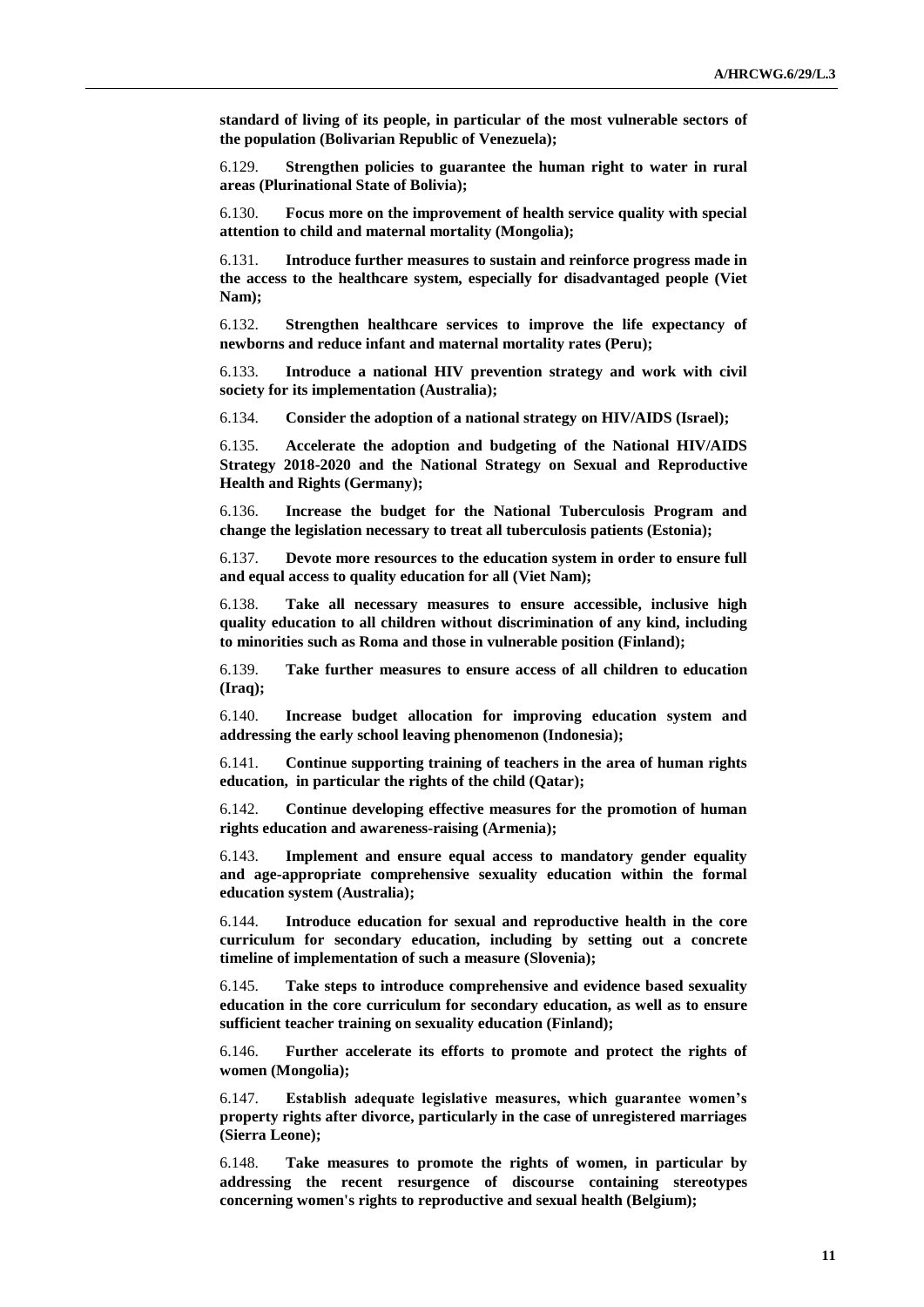6.149. **Ensure progress in the implementation of specific measures and follow up on their execution to guarantee the implementation of the Agenda Women, Peace and Security (Spain);**

6.150. **Adopt legislation that reflects the provisions of the Council of Europe Convention on preventing and combating violence against women and domestic violence, and adequately protects and assists victims through specialized services (United Kingdom of Great Britain and Northern Ireland);**

6.151. **Harmonize fully its national legislation with the provisions of the Council of Europe Convention on preventing and combating violence against women and domestic violence (Istanbul Convention) (Estonia);**

6.152. **Proceed with the activation of the legislative package elaborated by the National Agency for Equal Opportunity for the implementation of the Council of Europe Convention on preventing and combating violence against women and domestic violence (Istanbul Convention) (Georgia);**

6.153. **Strengthen the efforts made to combat violence against women by way of information, prevention, protection of victims and punishment of the perpetrators (Iceland);**

6.154. **Step up efforts to protect women against violence, in law and in practice, including through prevention and accountability mechanisms, specially by means of effective emergency measures in favour of victims and their families (Brazil);**

6.155. **Ensure all the promotion and protection of the rights of children and youth (Islamic Republic of Iran);**

6.156. **Introduce effective policies to address the issues of the large numbers of abandoned children left behind by parents working abroad (Japan);**

6.157. **Ensure free and quality education for all children, including the Roma children, strengthen its efforts in protecting the rights of all children and take necessary measures to stop violence and discrimination (Mongolia);**

6.158. **Improve effective implementation of the Deinstitutionalization Plan for Children in Residential Care and Ensuring their Transition to Communitybased Care, with particular focus on prevention of institutionalization of children below age of 3 (Montenegro);**

6.159. **Implement the Deinstitutionalization Plan for Children in Residential Care and Ensuring their Transition to Community-based Care and put in place a strong monitoring system (Albania);**

6.160. **Take further steps for the implementation of the 2016 Deinstitutionalization Plan for Children in Residential Care and Ensuring their Transition to Community-Based Care and expedite measures to broaden inclusive education for children with disabilities (Bulgaria);**

6.161. **Intensify efforts to prevent trafficking in children, in particular by training teachers and raising awareness of children through education, and paying special attention to poor communities and migrant children (Norway);**

6.162. **Intensify the work at the legislative level regarding the protection of children from violence and ensure timely identification and prevention of cruel treatment of children (Russian Federation);**

6.163. **Allocate the necessary human, technical and financial resources for the implementation of the National Strategy for the promotion and protection of child rights 2014-2020 and of the related operational plan, with a view to reducing poverty, social exclusion and violence against children (Switzerland);**

6.164. **Develop special measures and provide necessary financial resources to ensure comprehensive protection of street children and provide these**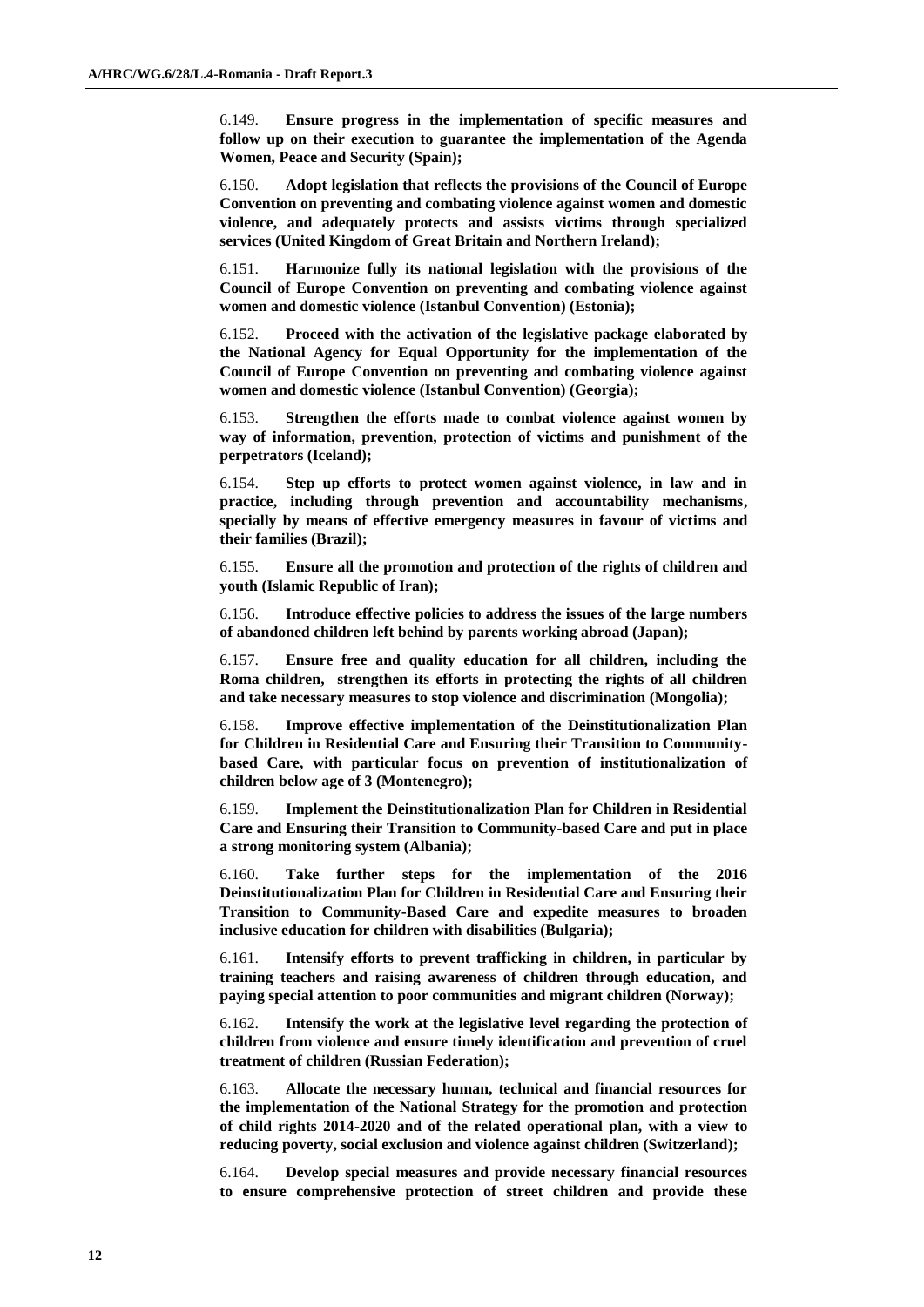**children with real possibilities to receive education, medical support, housing and food (Belarus);**

6.165. **Strengthen legislative efforts to end child, early and forced marriage and sexual exploitation of children (Sierra Leone);**

6.166. **Guarantee specialised support services for children who have been victims of abuse and sexual exploitation (Chile);**

6.167. **Continue taking steps to combat child poverty and ensuring wellbeing of children (India);**

6.168. **Adopt specific measures to reduce the exposure of children to poverty risk (Portugal);**

6.169. **Take necessary measures to fight poverty and social exclusion of children (Algeria);**

6.170. **Allocate adequate resources to ensure the effective functioning of the National Authority for the Protection of the Rights of the Child and Adoption (Slovakia);**

6.171. **Enhance the efforts to protect persons with disabilities, by renewing co-operation with expert NGOs and by conducting thorough investigations into allegations of abuse (Norway);**

6.172. **Improve the living conditions of persons with disabilities, in particular by facilitating their access to the labour market and adapting the centres and other shelter mechanisms to their needs (Algeria);**

6.173. **Take appropriate measures to ensure the unhindered participation of persons with disabilities in the education system and in the labour market (Austria);**

6.174. **Create favourable conditions to enable national minorities to express and develop their culture and tradition in their own language, and to take additional measures in the field of education for various minority groups, including Roma (Afghanistan);**

6.175. **Amend national legislation to ensure full compliance with all obligations and commitments related to the protection and promotion of human rights including those of national minorities stemming from the ratification of minority rights treaties, including the Framework Convention for the Protection of National Minorities and the European Charter for Regional or Minority Languages (Hungary);**

6.176. **Strengthen policies to guarantee the human rights to education and health to children from minorities (Plurinational State of Bolivia);**

6.177. **Protect and respect the rights of national and religious minorities by returning their properties and ensure legal certainty in this context (Hungary);**

6.178. **Ensure full implementation of the law on public administration by clarifying the legal uncertainty about the threshold requirement for displaying street names and topographical signs in the minority languages (Hungary);**

6.179. **Guarantee the right of freedom of peaceful assembly of minorities without discrimination (Hungary);**

6.180. **Revise the curricula and the history textbooks to make sure that diversity of cultures and perspectives of minorities are reflected and that stereotypes and prejudices are eliminated (Hungary);**

6.181. **Ensure that school enrolment plans and the numerical threshold for creation of classes are not used in a discriminatory way, while providing access to technical and vocational education in the minority language (Hungary);**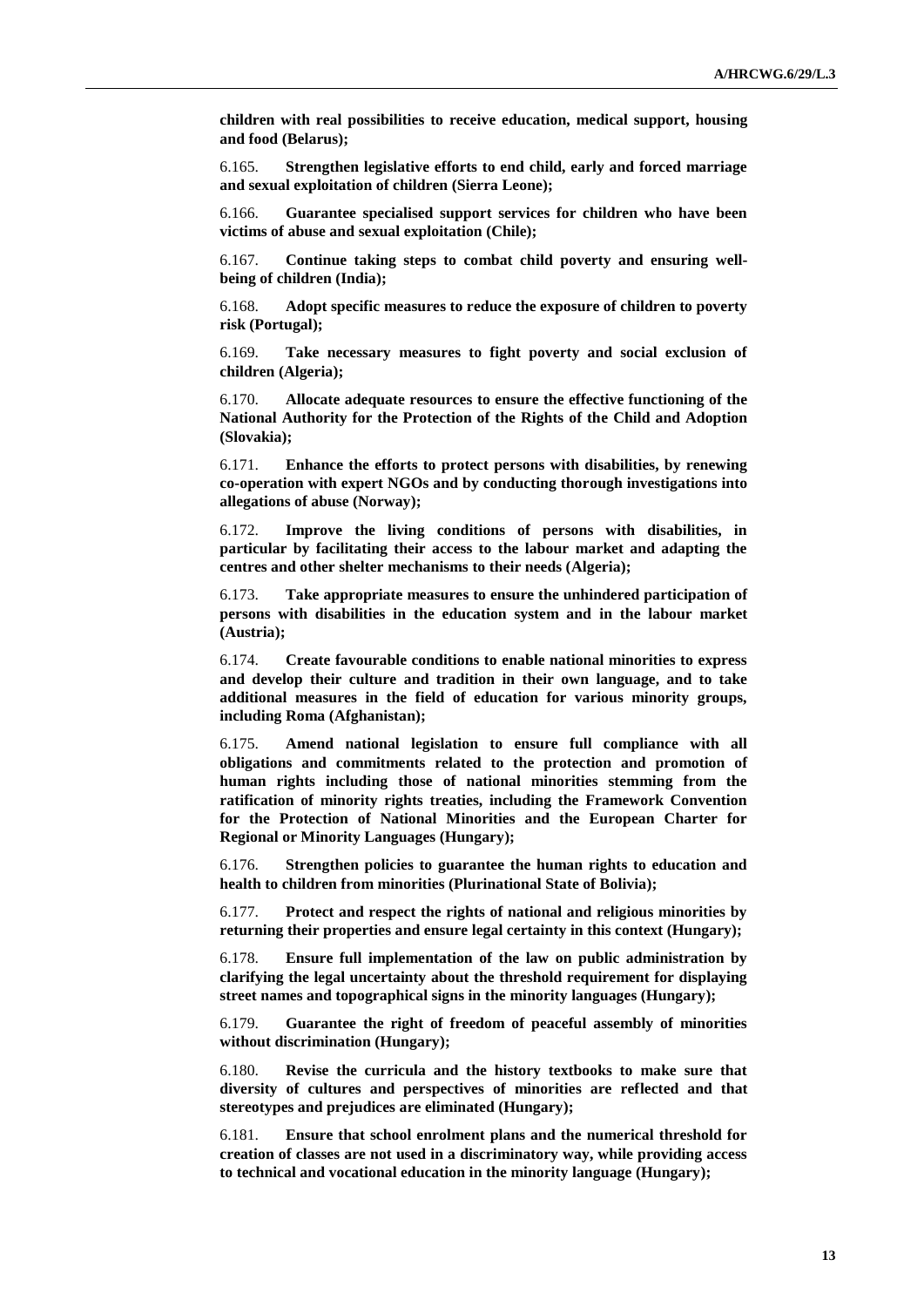6.182. **Continue to promote integration of Roma community, also by implementing the National Strategy launched for the period of 2015-2020 (Italy);**

6.183. **Steadily implement its strategy for the inclusion of Romanian citizens belonging to Roma minority 2015-2020, and strengthen education-related initiatives, such as the promotion of education for Roma children (Japan);**

6.184. **Continue to effectively implement the Government's Strategy for the inclusion of Romanian citizens belonging to Roma minority 2015-2020 (Maldives);**

6.185. **Increase the resources allocated to the implementation of the National Strategy for the inclusion of the Roma minority (Spain);**

6.186. **Make efforts to increase the access of the Roma to education, labour market and health care services (Russian Federation);**

6.187. **Take appropriate measures to give full access to education, health care, employment and social inclusion to Roma children (Albania);**

6.188. **Take further steps to guarantee Roma children equal access to inclusive quality education, with the full participation of the Roma population (Iceland);**

6.189. **Implement measures aimed at strengthening the social inclusion of Roma people, including the participation of Roma children in the school system (Sierra Leone);**

6.190. **Provide sufficient resources to implement the Strategy for the integration of the Roma (Belarus);**

6.191. **Step up efforts to involve children from the Roma community in education (Belarus);**

6.192. **Continue policies aimed at inclusion of Roma children into education and healthcare systems (Georgia);**

6.193. **Take specific measures to assist the integration of the Roma population into society, in particular in the areas of education, health, employment and housing (Mexico);**

6.194. **Strengthen legislation to guarantee a better attention to the needs of the Roma in the areas of the right to housing and the right to education (Côte d'Ivoire);**

6.195. **Step up efforts to improve the position of Roma people in line with the European Union framework on National Roma Integration Strategies up to 2020, for example in terms of ensuring access to education, appropriate housing and economic inclusion (Netherlands);**

6.196. **Develop an effective system to follow up the implementation of the National Strategy with clear measurable targets and assigned responsibility to follow up progress; consider introducing obligatory information in schools about the historic treatment of Roma; and develop programs to counter negative stigma in schools, as well as in different public institutions (Sweden);**

6.197. **Implement the existing legal framework on segregation, and in particular expedite the concrete implementation of the National Strategy for Roma 2014-2020 (Switzerland);**

6.198. **Collect disaggregated ethnicity data, with a view to supporting the implementation of the strategy for Roma inclusion for 2012-2020 (Brazil);**

6.199. **Continue implementing the recommendations of the universal and regional human rights treaty bodies, in particular with regard to creating favourable conditions to enable national minorities to express and develop their culture, traditions and customs in their own language, and further encourage**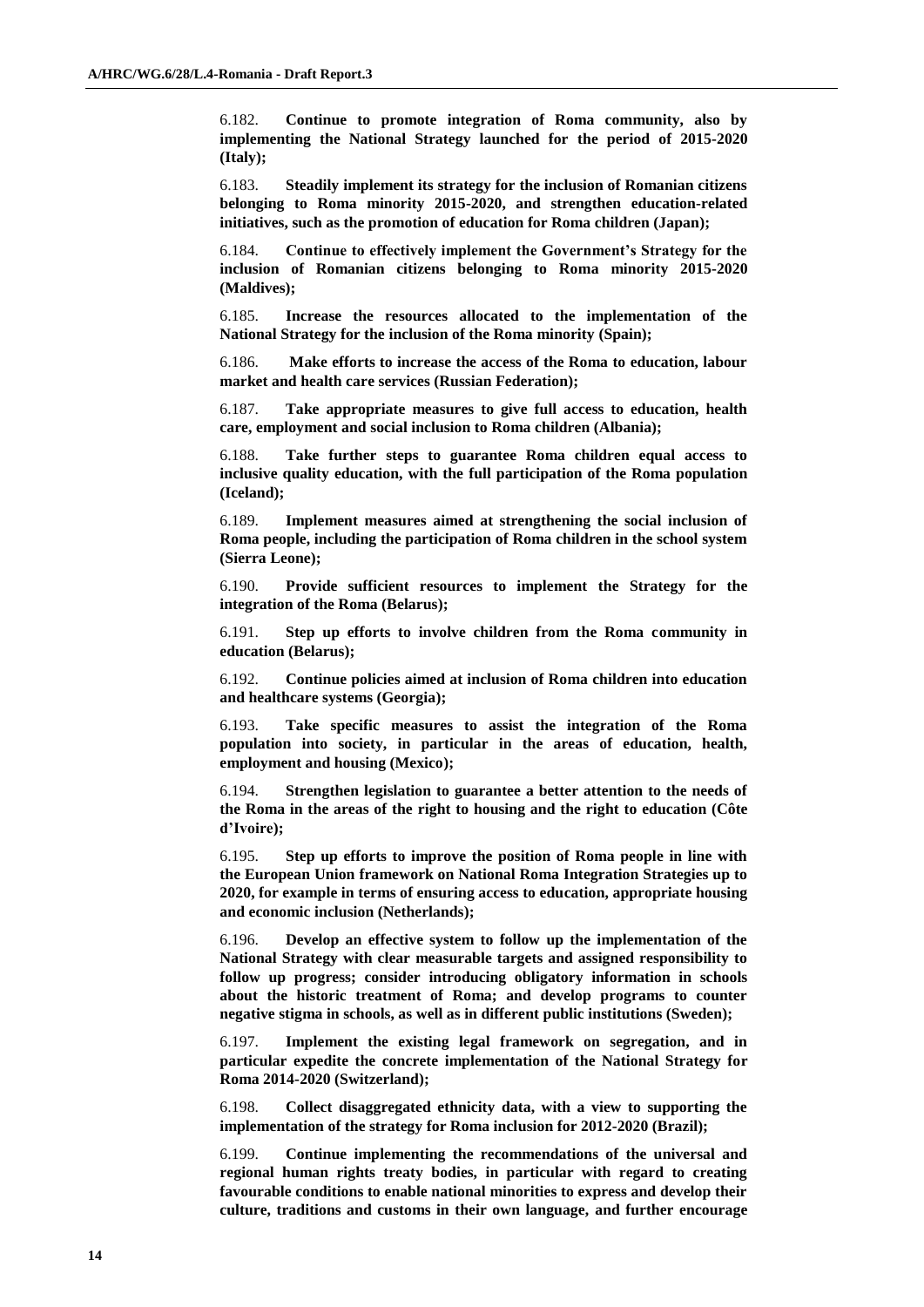**knowledge of the history, traditions and culture of various minority groups (Ukraine);**

6.200. **Adopt a national strategy to raise awareness among Romanian population about traditional harmful practices against women and discriminatory gender stereotypes (Uruguay);**

6.201. **Promote the rights of migrant workers and their families among national and global stakeholders with a view to consider ratifying the International Convention on the Protection of the Rights of All Migrant Workers and Members of their Families (Indonesia);**

6.202. **Strengthen the protection of the rights of migrants and refugees, notably those related to the access to housing through specific measures (Senegal);**

6.203. **Adopt additional legislation in order to address practical barriers preventing access to education for asylum-seeking and refugee children (Afghanistan).**

**7. All conclusions and/or recommendations contained in the present report reflect the position of the submitting State(s) and/or the State under review. They should not be construed as endorsed by the Working Group as a whole.**